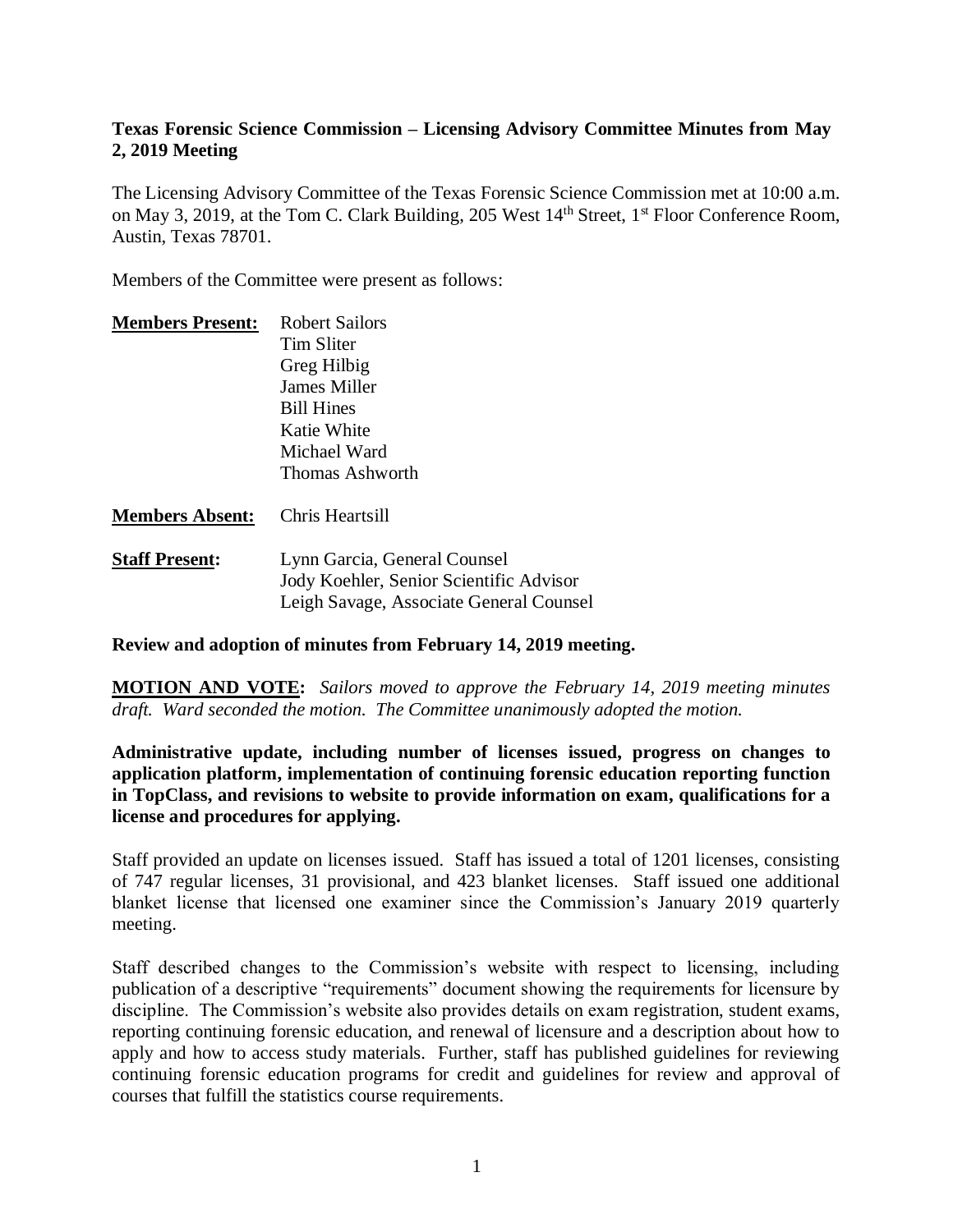Staff to continues to work with the software provider, TopClass, in launching its continuing forensic education reporting platform and plans to have the system ready by the end of May 2019.

## **Discuss proposed statistics requirement for examiners applying after January 1, 2019, including timeline for availability of the online course and discussion of syllabus from Dr. Spiegelman. Review of any outstanding statistics course evaluation requests. Update on publication of statistics course evaluation guidance document.**

Members and staff discussed the proposed statistics requirement. Dr. Cliff Spiegelman, Statistics expert at Texas A&M University in College Station, has offered seats in a two-week course spanning about 14 lectures beginning Monday in College Station. Speigelman will record the lecture series over the two-week period. The lectures will be published for registered students through Texas A&M's continuing education program online. The cost of the course for students is \$300. Student will receive recognition for fulfillment of the statistics component of the licensing requirements for completion of the course. Commission staff expects the course to be ready and instructions for registration posted on the Commission's website by the end of May 2019.

### **Discussion and recommendations regarding Waiver Applications for Support Personnel.**

There were no waiver applications for review on this agenda item.

## **Discussion and recommendations regarding criminal history results.**

There were no criminal history evaluations to be completed at this meeting.

## **Discussion of any State Office of Administrative Hearing ("SOAH") requests, including discussion of Agreed Order in the Committee's recommended denial of a candidate's license for recent criminal history.**

Members reviewed a draft Agreed Order pursuant to the denial of a candidate's license for recent criminal history and probation status. The Commission will issue the candidate a license as long as the candidate continues to comply with the terms of the Order, including regular reporting to the Commission on the candidate's current probation status.

# **MOTION AND VOTE:** *Ashworth moved to recommend the full Commission approve the draft Agreed Order. Hines seconded the motion. The Committee unanimously adopted the motion.*

## **Discussion and evaluation of any outstanding conduct reports from licensing applications and update on outstanding conduct inquiry requested at the Committee's 2/14/19 meeting.**

At the Committee's February 14, 2019 meeting, members requested staff inquire with the employing laboratory referenced in a conduct disclosure about whether a disclosed incident was considered professional misconduct. Staff reported on contacting the former supervisor (now laboratory director) of the laboratory where the reported incident occurred. The former supervisor confirmed there was no issue of professional misconduct related to the incident or with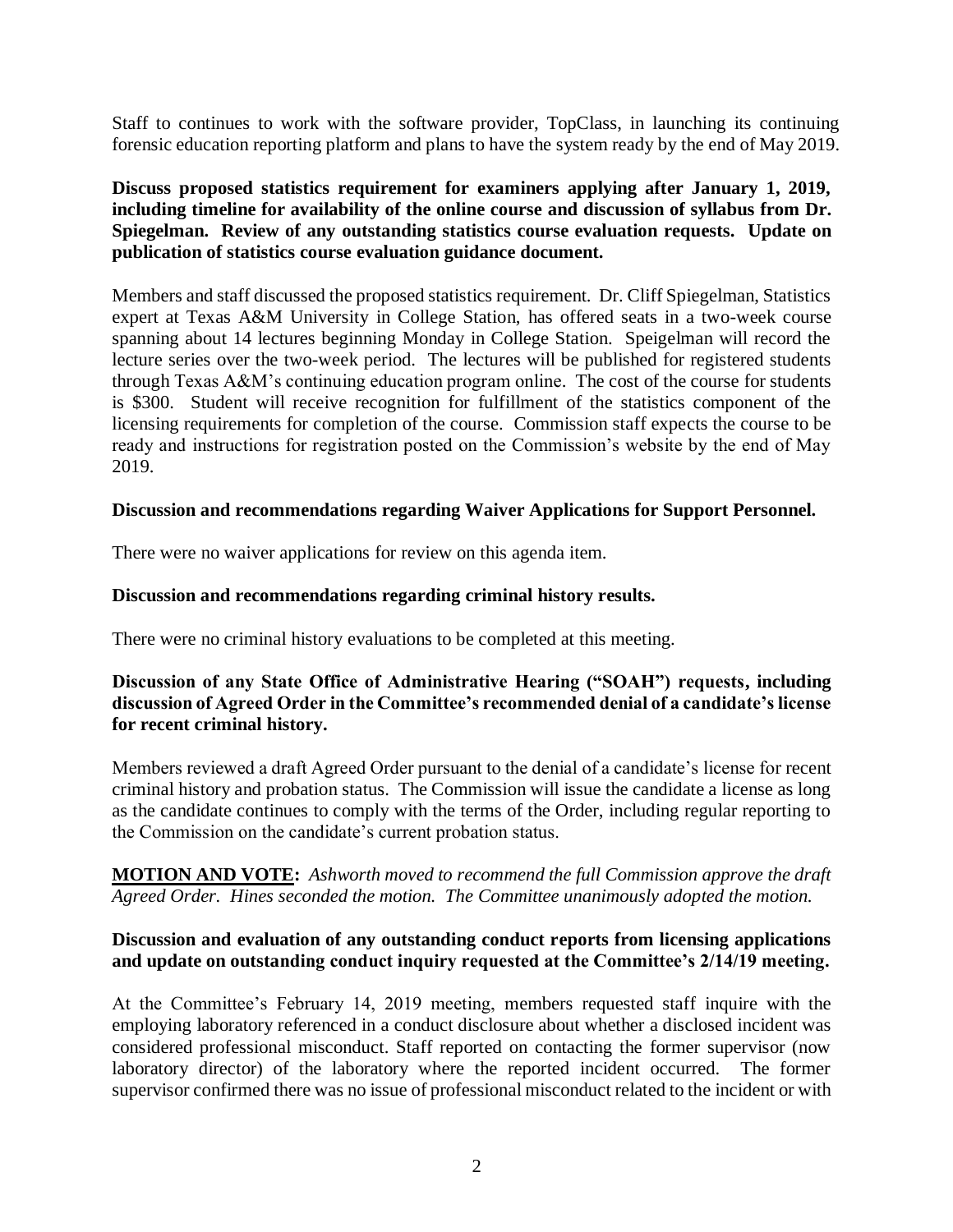regard to the license applicant. The person applying for a license (who disclosed the incident) was issued a license.

## **Discussion and evaluation of outstanding technical reviewer license applications.**

Members reviewed a technical reviewer license application for the following individual who will conduct technical reviews of Materials (Trace) casework for Bexar County Criminal Investigation Laboratory.

Timothy Fallon, Former Laboratory Director at Bexar County Criminal Investigation Laboratory (Retired)

\*Sailors recused from vote and discussion on this item.

**MOTION AND VOTE:** *Ward moved to grant the technical reviewers license for Fallon. White seconded the motion. The Committee unanimously adopted the motion.*

## **Discussion and evaluation of any outstanding blanket license applications, including discussion and update from March 26, 2019 blanket rule task group meeting.**

Staff reported one blanket license has been issued since the Committee's February meeting and one corresponding individual license was issued under the new blanket license. The laboratory is the North Louisiana Criminalistics Laboratory. The Commission now licenses 9 entities under its blanket license provision and a total of 423 individual analysts.

Staff and members reported on the March 26, 2019 Blanket Rule Task Group conference call. The group was assembled to make recommendations with regard to the appropriate level of oversight for out-of-state forensic service providers. The group requested staff survey current blanket laboratories to determine the percentage of each laboratory's caseload that is Texas casework and the total number of Texas cases each laboratory analyzed for Texas in 2018. The range of responses from the survey received thus far span from less than 1% to 7% of total cases in 2018 that are Texas cases, representing numbers from 13 to 14,386 total Texas cases. The group will meet again to discuss findings from the survey and to determine the appropriate recommendation. Members discussed establishing a threshold for qualifying for the discounted blanket license set at 50% and at a certain number of cases to be determined. Members from the task group will report back on progress at the Committee's next meeting.

### **Discussion and evaluation on any temporary license application requests.**

Members did not have any temporary license applications for review at this meeting.

### **Discussion and evaluation of outstanding fourth exam requests.**

Members reviewed a written request for a candidate to take the exam a fourth time. Members also reviewed a supporting letter from the employing laboratory for the candidate.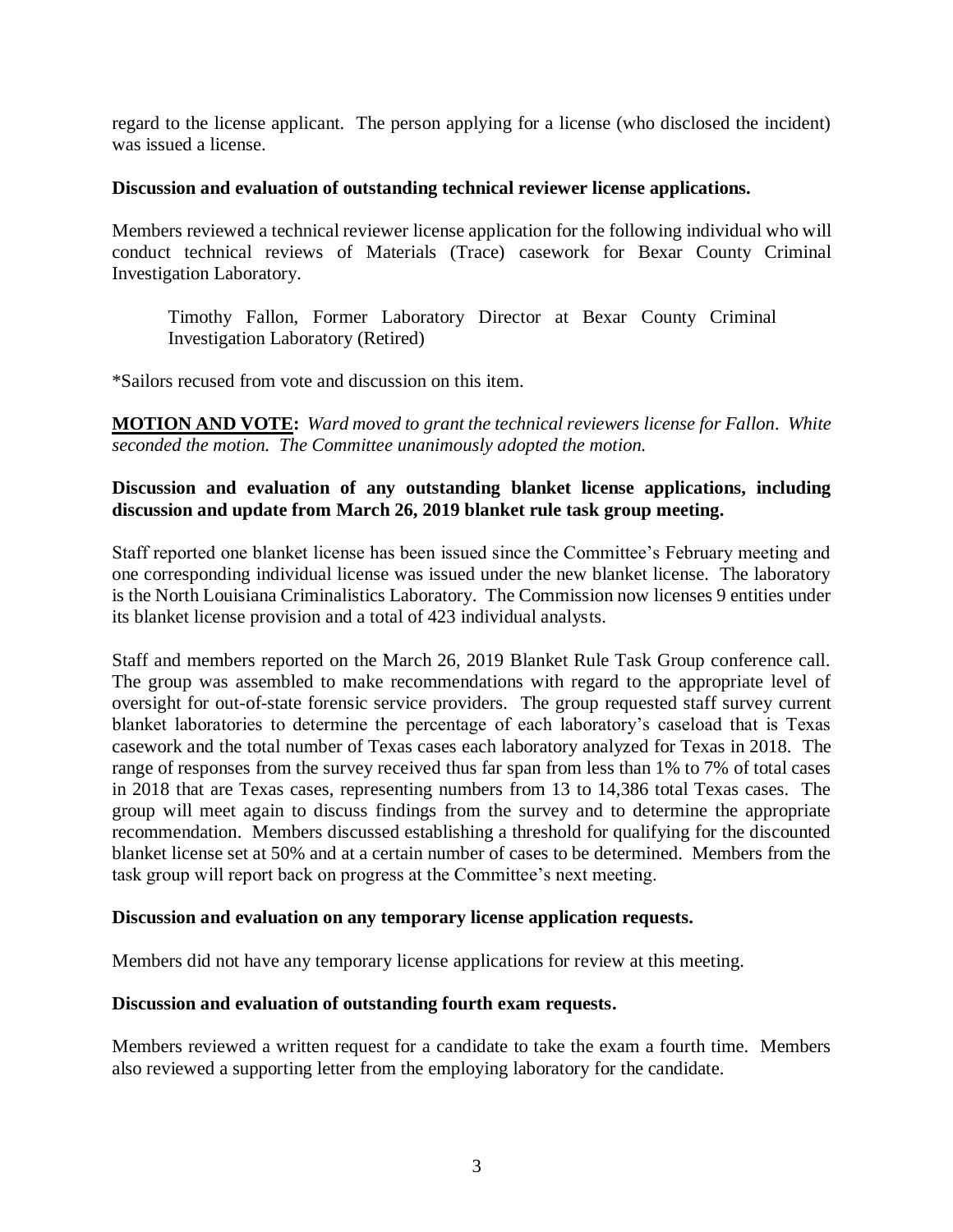**MOTION AND VOTE:** *Ward moved to approve the fourth exam request. Sailors seconded the motion. The Committee unanimously adopted the motion.*

\*Hilbig recused from discussion and vote on this item.

# **Update on Exam Evaluation Committee progress.**

Members discussed reconvening the exam evaluation committee for development and implementation of new exam questions on the forensic analyst licensing and technician exams. Staff is working to set a date for the group's next meeting. The Committee has piloted questions ready for the psychometrician's review. Staff will organize this material and send to the psychometricians for review before the next meeting.

# **Discuss cross-discipline issue where laboratory categorizes a particular sub-discipline in a different forensic discipline than the Commission's rules do and proposed solution for same (simple designation on the licensee's license).**

Members discussed the cross-discipline issue where a laboratory and/or its accrediting body may categorize a certain forensic sub-discipline under a different forensic discipline than the Commission categorizes the sub-discipline. Members agreed the best way to handle the difference in categorization is to clearly notate on an analyst's license the forensic discipline and subdiscipline in which the analyst is cleared for casework. Staff will continue to make these notations where necessary when issuing licenses.

# **Review approved/published licensing rules, including:**

- **i. Rule expanding pre-Jan 1 exemption to include forensic disciplines later subject to accreditation requirements (***e.g.,* **bloodstain pattern analysis);**
- **ii. Rule allowing university students to take forensic analyst exam and provisional license expiration on fourth exam attempts.**
- **iii. Rule regarding Presiding Officer or Designee authority on criminal history reviews/denials;**
- **iv. Rule revision to technical reviewers license.**

Staff reviewed adopted licensing rules with members. Rules noted above became effective as of May 3, 2019. No changes were made to the rules as adopted by Committee members and the full Commission.

**Review outstanding draft licensing rules and proposed rule concepts for approval, including:**

**i. Continuing forensic education rule updates, including number of disciplinespecific training hours required for multiple disciplines, rollover of hours from previous license cycle and clarification of credit for "date-delivered";**

Members discussed whether analysts should be permitted to roll-over hours of CFE credit to the next licensing cycle to count towards their 24 total hours required each two-year license period.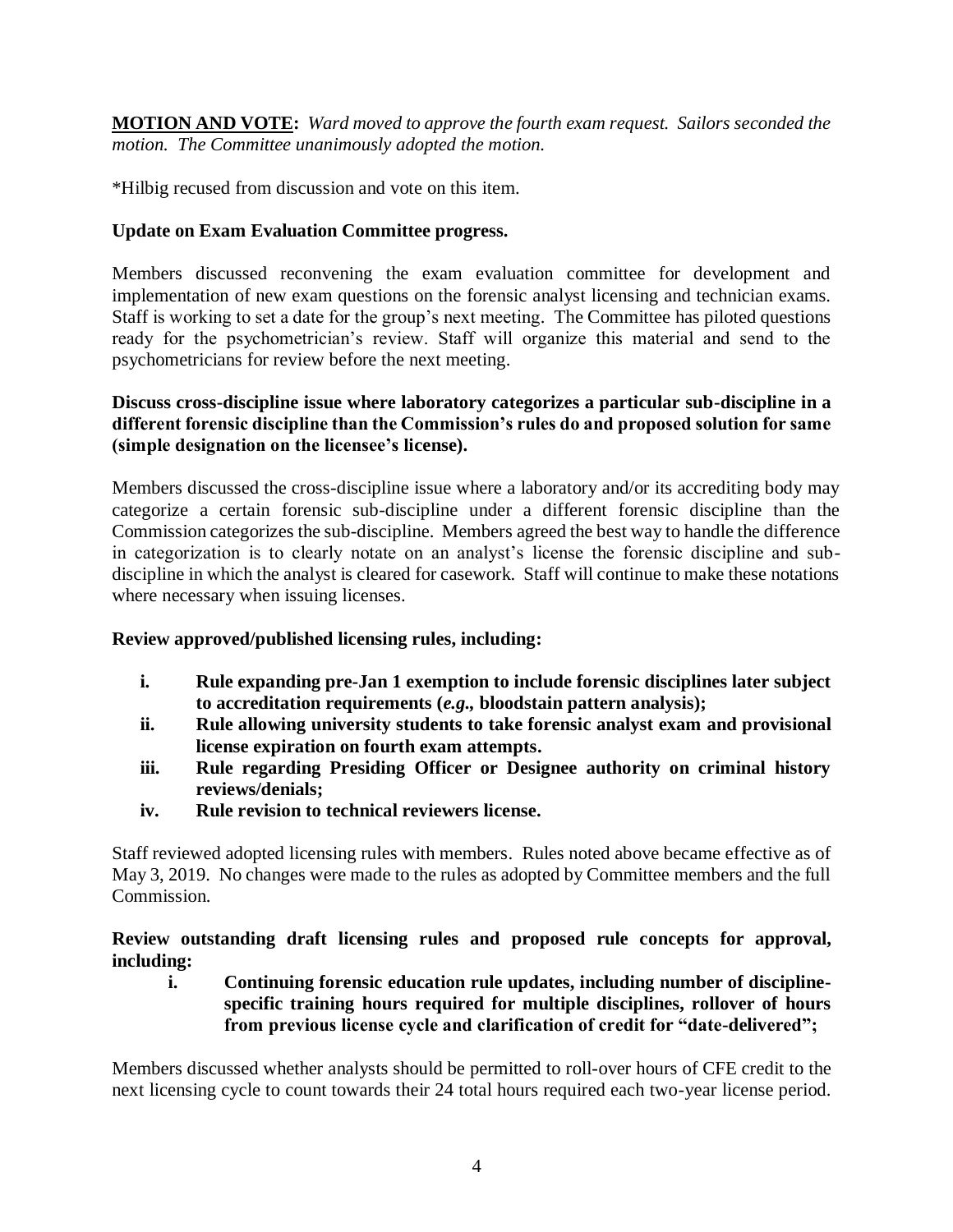Members decided against permitting rollover hours because of the length of the license period (2 years) and the issue that someone could fulfill all of their hours in the first quarter and not have training for potentially four years. Members also discussed the issue with finding relevant, affordable continuing forensic education training for certain disciplines like Materials (Trace) and Firearms. Members discussed potentially offering scholarships to candidates to attend approved conferences and/or training or offering sponsored trainings through the Commission's education platform. Staff will explore different options that may be available.

**MOTION AND VOTE:** *White moved to recommend approval of the draft continuing forensic education rule without changes. Ward seconded the motion. The Committee unanimously adopted the motion.*

# **ii. Rule regarding authority to deny for conduct on initial application; and**

**MOTION AND VOTE:** *Ward moved to recommend approval of the draft rule regarding the authority to deny for conduct on an initial application. Miller seconded the motion. The Committee unanimously adopted the motion.*

# **iii. Revisions to rules post-January 1 requirements.**

**MOTION AND VOTE:** *Sailors moved to recommend approval of the draft rule revisions to remove references to any pre-January 1, 2019 requirements. White seconded the motion. The Committee unanimously adopted the motion.*

# **Update from Mandatory Legal and Professional Responsibility Training Development group.**

Members provided an update from the Mandatory Legal and Professional Responsibility Training Development group call. Garcia is drafting an outline of the training topics for the course and the group will solicit feedback and subject matter expertise on the topics. The group discussed the possibility of seeking assistance from University of Texas students who may be interested in creating the training video for the Commission.

# **Review Licensing Advisory Committee appointments and terms; discuss soliciting applications from TACLD.**

Members reviewed the terms of at least five members of the Committee that are expiring August 31. Members discussed with Texas Association of Crime Laboratory Directors (TACLD) President, Peter Stout, the need for a list of 20 nominees for appointed seats on the Licensing Advisory Committee. TACLD plans to get the Commission a list of 20 nominees sometime in early July. The Commission plans to select 5 candidates from the list of nominees at its August 16 quarterly meeting.

# **Review any specific coursework and minimum education requirements transcript review requests.**